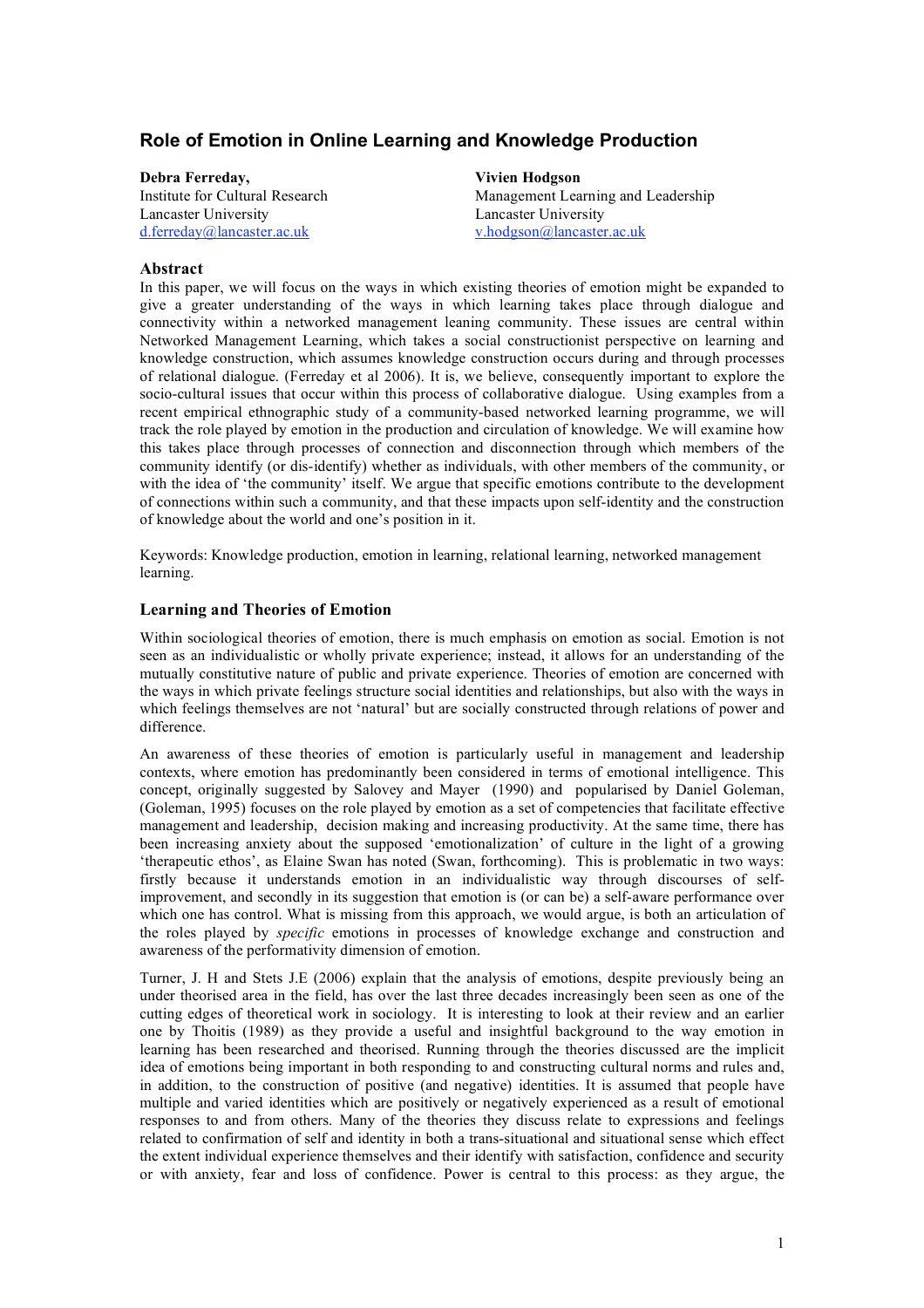emotional responses through which identity is constructed are mediated through expectations which are associated with a person's power and status within a given situation or group.

It is interesting in the context of this paper to look a little closer at Turner and Stets' discussion of exchange theories of human emotion. Here, they theorise emotion specifically in terms of networks: it is within networks that exchanges occur which arouse emotion. Within this theoretical perspective, notions of connection and 'reachability' among actors in the network are seen to contribute to actors overgeneralising from positive exchanges at one part of the network to expectations of positive exchanges with others in the network who are reachable and vice versa. In their summary of the key features of exchange theories they comment that.

*The more frequently that exchanges occurs among individuals, especially when they are mutually dependent on each other for resources, the more likely the positive emotions of liking, pleasure, satisfaction, interest and excitement will be experienced and expressed to exchange partner and more likely that these partners will develop commitments to the exchange relationship, and as a result, the more likely that negative emotions such as fear, anxiety, and uncertainly that arise in exchanges will be muted, thereby reducing the costs of exchange and raising net profits for each partner in the exchange.* (Turner and Stets, p.46)

Turner and Stets' discussion of exchange theory, whilst it is limited by a somewhat over-deterministic feel to the discussion on the effects of emotions, nonetheless offers some interesting ideas about the way emotions impact on actors in connected networks. These ideas may have some relevance to the interactions and exchanges between learners within a networked learning community within which until now there has not been much examination of the way emotions are aroused and the impact they have upon individuals, relationships and on learning.

In another review, Thoitis (1989) points out emotions are signals to the self but are also signals to others and the object of others' responses (Thoitis p332). Taking this idea further Scott, S (2003) explains that Denzin (1984) argues that emotions are "temporarily embodied, situated self-feelings" which are highly dependent on our perceptions of others and their (imagined) perceptions of us. Emotional practices can therefore, she states, be seen as *social acts* which are significant in revealing the complex interrelationships between the individual and society via the body. Emotions, in this sense, have no meaning outside of the words used to describe them; consequently, it is more important to look at the social practices from which these labels emerge. In her own work on the 'sociology of shyness', she explains that such an approach shifts the focus of attention away from the idea of individual, private worlds of emotion to the wider context of social relations and the way in which language is used with power to identify and stigmatise certain 'types' of people or subject positions.

Fineman (2004) points out similarly that the current interest and trend to focus on emotional intelligence risks trapping people in hierarchical categories from which it can be difficult to escape (725-726). By seeing 'emotion' as a single, unified category in this way, the emotional intelligence model arguably fails to engage with the complex emotional and interpersonal dynamics that take place in learning environments.

Sedgwick and Frank (1995) draw on Tomkins extensive 4 volumes work on Affect, Imagery, Consciousness to explore these ideas in a non- essentialist way. To Sedgwick and Frank the attraction of Tomkins' work is that he finds 'a different place to begin'. Tomkins neither denies nor privileges a biological and cognitive position to emotion or a social constructionist and affective one but rather examines the interconnectedness of these two positions in neither a determinist nor dualistic mind/body oppositional way. They state, Tomkins consistently argues that relevant stimuli for affect systems include internal as well as external events. They explain that he firmly concludes that there is no basis – and certainly not the basis of internal versus external – for definitional distinction between response and internal or external stimuli. They point out that Tomkins clearly distances himself from behaviourism preferring to see affect in terms of "any affect may have any 'object'" or put another way they say he believed that the complex interleaving of various and many aspects of internal and external effects and states 'is to make the individual care about quite different states of affairs in quite different ways' The important point is that Sedgwick and Frank, drawing on Tomkins, locate in the body some important part of the difference among different emotions. There is on the one hand, in the position taken by Sedgwick and Frank, no denial of the relevance of the visceral/bodily experience of emotion but, on the other hand, this does not mean we can easily know the impact and relationship between emotions upon cognitive behaviour – as they comment: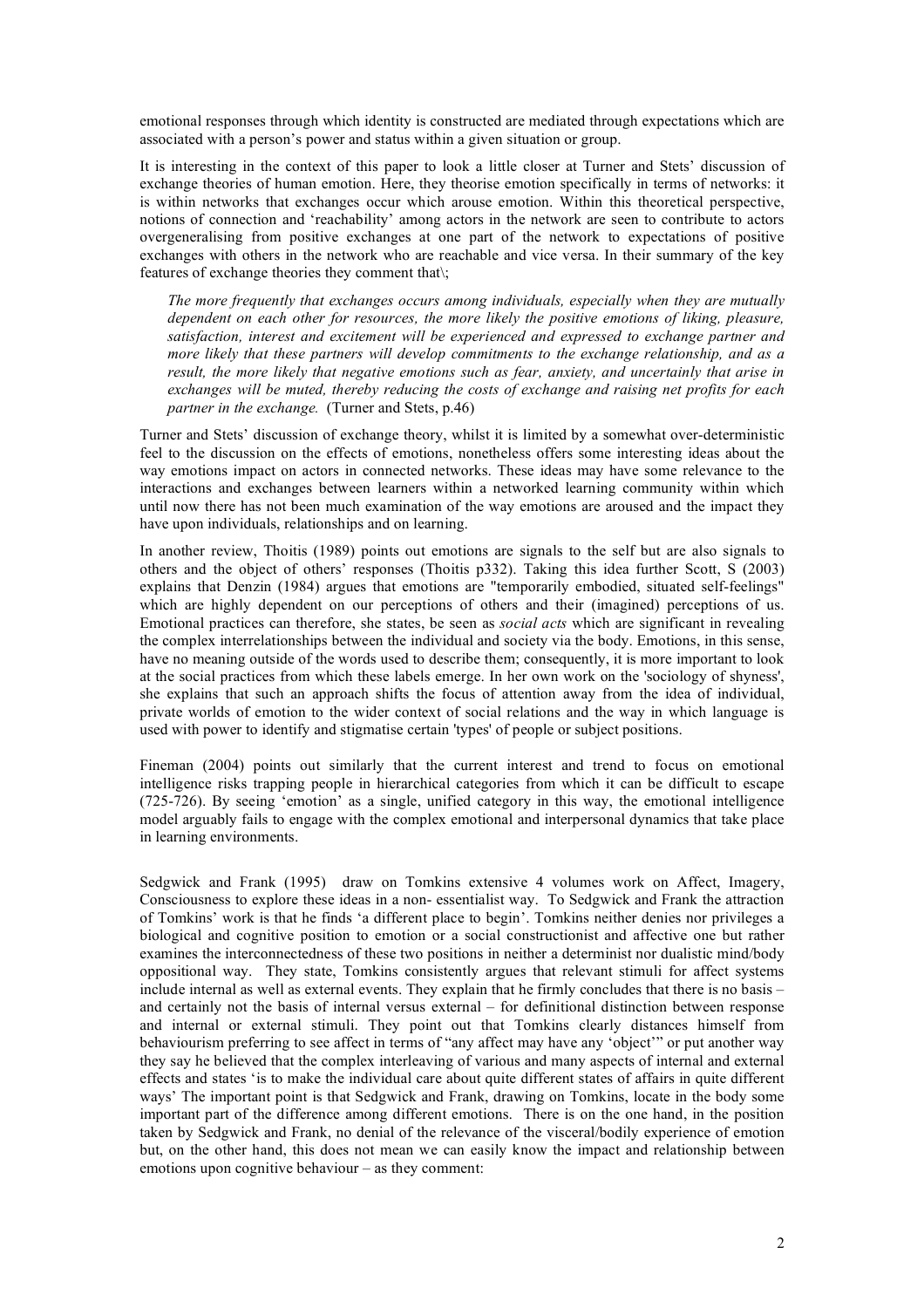*"Thus it is the inefficiency of the fit between the affect system and the cognitive system – and between either of these and the drive system – that enables learning, development, continuity, differentiation. Freedom, play, affordance, meaning itself derive from the wealth of mutually nontransparent possibilities for being wrong about an object – and by implication about oneself (p 511)*

Brookfield (2001) describes, for example, how a defining feature of his own experience as a student participant in discussions was to feel a constant and overwhelming compulsions to perform and how reflection on his own experiences of participating in discussion groups helped him to recognise that they are emotional battle fields where members are vying for recognition and affirmation from each other and from the discussion leader. He describes how in his own case his energy often became focused on listening for a comment to which he could respond and as a result did not listen to the merits of different points being made. He states that educators should 'resist the temptation of hurtling precipitously and mindlessly into such (small group) exercises'.

We will discuss the impact of emotions on learning and the relevance of both Tomkins theory of affect and Sedgwick's work to the examination of emotions and learning more below. However, what is important to note here is that it is possible to question the idea of emotion as biological, without denying that emotions, while socially constructed, have material effects on bodies, and therefore impact deeply on individuals' lived experience of learning communities.

Traditionally the relation of emotions to learning has tended to be discussed in terms of the motivational power (driver) of emotion to learning. However Dirkx (2001) states there is a growing body of research that consider emotions are much more than merely a motivational concern for learning. He quotes Postle (1993) who argues that affective, emotional dimensions provide the foundation on which practical, conceptual, and imaginable modes of learning rest. For Dirkx feelings and emotions assist us to know ourselves as indivuated beings within the broader social world.

One theorist who addresses the problem of seeing emotion as a unified or single category in the way Fineman claims proponents of emotional intelligence do is Christine Ingleton, who attributes this unified view of emotion to the Cartesian dualism that underpins Western approaches to education which privileges reason over emotion (1999: 1). This is not to say that we want to invert this, and to privilege emotion over reason. Indeed, the idea that emotion is more 'authentic' than reason is itself problematic, as recent research on emotion has shown (Berlant 1997, Ahmed 2004). Nevertheless, we would agree with Ingleton's argument that emotion has been undervalued and under theorized despite its centrality to the learning experience. For Ingleton, emotion is intimately connected with the construction of a learner identity, and the key emotions she focuses on in this respect are pride and shame. Scheff describes shame as the 'master emotion', which ties together the individual and the social, as well as 'allowing us to regulate how far we are from others' (Scheff 1991 cited in Ingleton 1999: 2). For Ingleton, pride and shame are deeply implicated in the operation of power within learning environments. In this sense, her work intersects with the wider sociological debates around 'affect' discussed above that have arisen in response to Silvan Tomkins' work. Tomkins saw emotion in terms of affect, and identified nine primary affects that are seen as universal within human social interaction and which are sorted into positive and negative. The affect is simply the initial, involuntary response one has to an object or an other, whilst 'emotion' consists of the cultural narratives and discourses that become attached to these primary affects, and which then go on to play a structuring role in social roles, identities and interactions. The crucial point is that the positive affects result in a movement toward the object while the negative affects result in a movement away (Tomkins 1995).

Cultural theories of affect have also attempted to identify primary affects, dwelling in particular on the centrality of the pride/shame dynamic in identity construction, as well as their importance in forming social norms (and thus determining what comes to be seen as 'knowledge'). For example, more recently Eve Kosofsky Sedgwick places shame at the centre of individual and collective identity construction. Following Basch, Sedgwick suggests that shame represents the failure of "the smile of contact": it is a reaction to the loss of feedback from one's peers, and as such indicates social isolation (Basch cited in Sedgwick 2003: 36). In this way it disrupts the communication with the communication that is central to identity construction (2003: 36). Unlike guilt, which results from one's actions, shame is essentially relational: it arises as the result of being unable to elicit an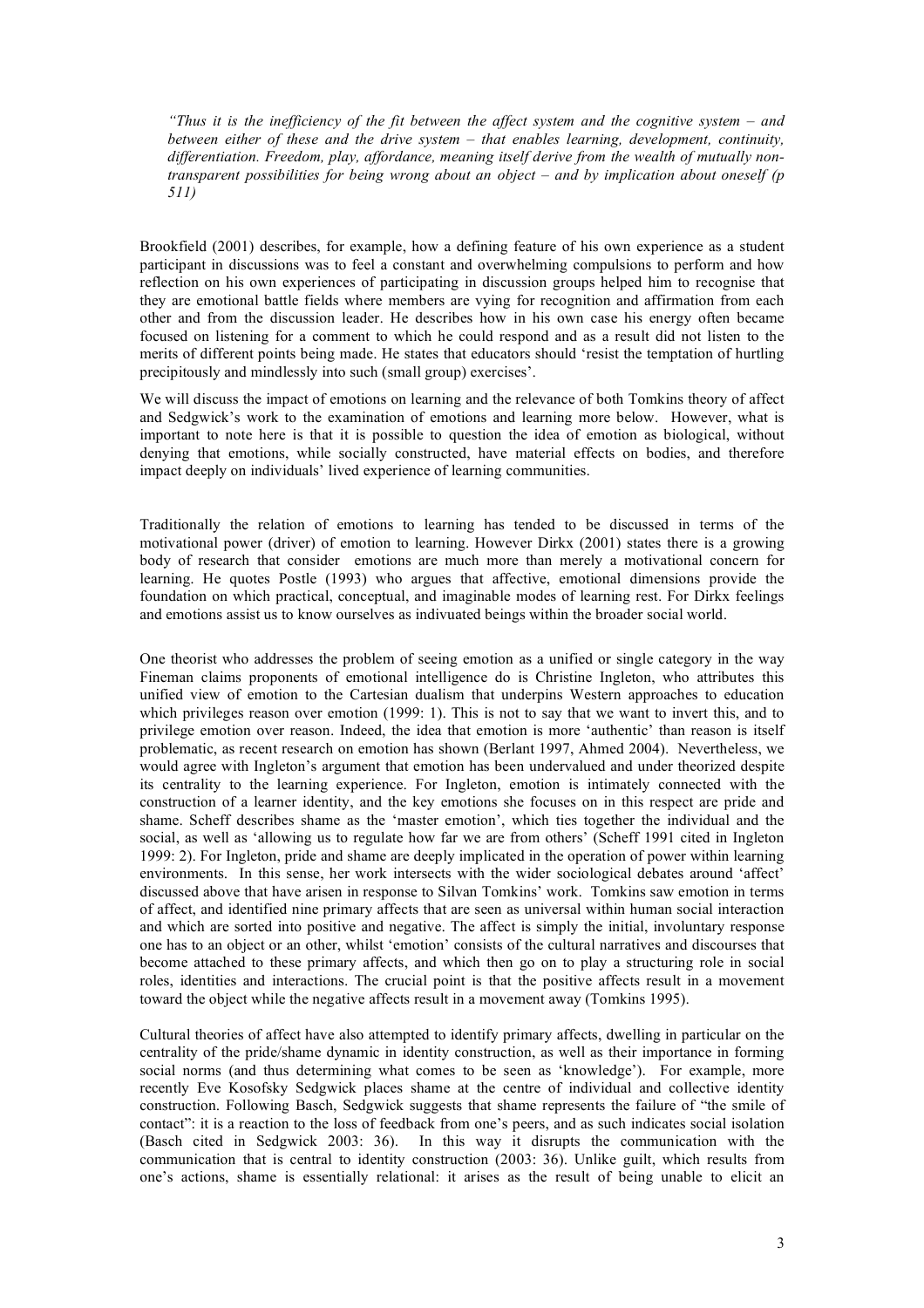approving or positive response from another. This means, she argues, that shame is essentially a performance (37-38). Similarly, she notes, the performance of pride can be an inversion of the shame that normatively attaches to particular states or conditions: think, for example, of gay pride marches, or the 'black is beautiful' movement of the Civil Rights era (2003: 62-63). If shame is performative, it has the potential to be transformed into pride, but such transformations are likely to become the site of contest and/or conflict. For example, the debates around emotion and gender that Swan explores are precisely concerned with the question of whether emotionalization equals feminization and, if so, whether or not this is shameful (Swan, forthcoming).

# **Emotions in online learning**

Emotion in online learning has not been theorised to any extent up until now. There has been a lot of interest in online identities and playing with identity from Turkle (1995) onwards. There is a fascinating examination of this topic in a special issue of Educational Philosophy where, for example, Burbules (2002) and Blake (2002) both take issue with Dreyfus's original work on anonymity versus commitment and the dangers of education on the internet, also discussed in the special issue (Dreyfus 2002). Blake makes the point that in internet based education students are named and are not anonymous and that they can and do construct identities for themselves in written interactions – and goes on to state that Dreyfus' claim that essential dimensions of emotion, commitment and risk are not possible online is by no means patently true, quite the reverse (Blake 2002). He further comments that there is nothing intrinsic about DE that precludes risk or commitment and that we take risks with a commitment to 'people' and not just to their bodies and that do not our beliefs about such risks relate to our knowledge of or assumptions about their imagined history?

Blake's view concurs with a study by O'Regan (2003) who interviewed students who were studying online and found that emotions were critical to their described experiences of working online. She identified as significant, frustration, fear/anxiety, shame/embarrassment, enthusiasm/excitement and pride. And, in addition, she explains that 'participants in the study reported particular contexts in which those emotions seemed to inhibit or enhance the teaching/learning processes'.

We thus believe it is interesting to explore further, through the examination and application of theories of emotion/affect, the impact of emotions in learning and, specifically, in networked management learning with its emphasis on the importance of relationships and the construction of knowledge through relational dialogue.

# **Emotion and Connectivity**

So far, we have suggested that it might be useful to draw on theories of affect in order to pay more attention to the roles that *specific* emotions play in networked learning. In particular, we have outlined how Ingleton's model of shame and pride might be useful for understanding the dynamics of social learning and the construction of learner identities. This model resonated with certain aspects of our findings, especially in relation to the ways in which narratives of feeling proud or shameful are mobilised to produce social norms within the group. However, we would suggest that it is necessary to build on this understanding of shame and pride in order to avoid constructing these two emotions as binary and/or oppositional states that exist independently of one another. Emotion, after all, is necessarily subjective; furthermore, the emotions that are produced within the learning group do not exist in a vacuum, but are embedded in the learner's everyday experience. In a previous paper (Ferreday, Hodgson and Jones 2006), for example, we drew on a particular case study to examine students' experience of academic language. We found that whist students described feelings of inadequacy in being unable to understand academic jargon, this was expressed in terms of resistance – a desire to 'throw the book across the room'. If we were to read this example in terms of pride and shame, we could say that there is a moment of shamefulness, which is transformed into pride (at being able to articulate one's ideas without the need to use jargon, for instance). This transformation might come about as the result of reflection, or of being able to draw on the resources of the group. This suggests that pride and shame are interconnected, rather than oppositional categories.

Another problem with the notion of pride and shame involves our position as researchers. In some cases, students' experiences seemed to resonate with the theory, but they did not articulate them in these terms; are we, then, to 'read off' that a student is feeling shameful in a certain exchange, even if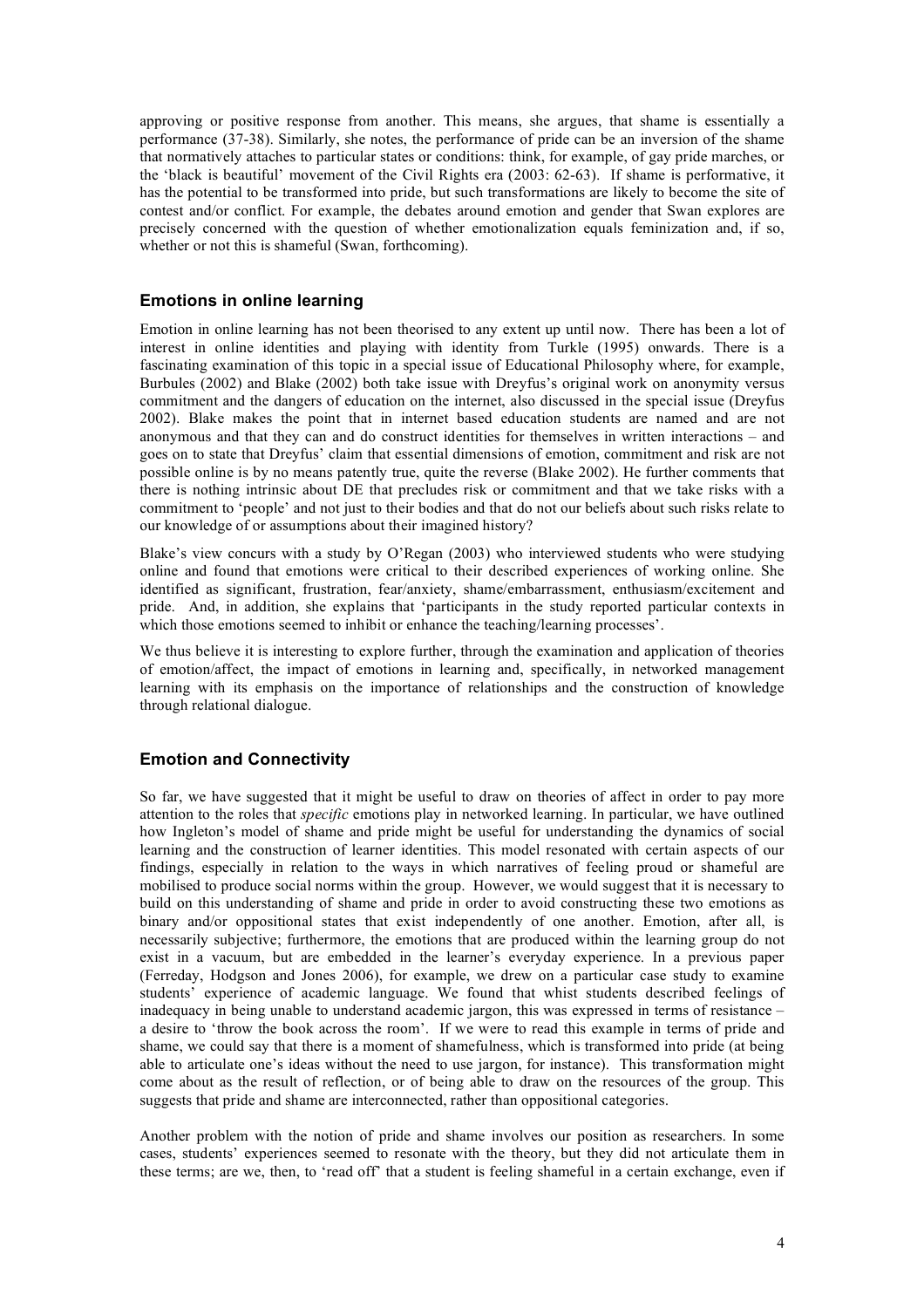the student does not say this herself? To do so feels invasive, as though we were 'psychoanalysing' the student. It also means that we risk reproducing the notion that particular kinds of 'failure' in learning are 'naturally' shameful – in other words, mobilising a discourse of shame in a way that reproduces our privilege as researchers. In the example above, the student described said, 'I get annoyed as you can tell, I get emotional', suggesting that negative emotion constituted a barrier to learning. However, whilst the effect of this 'emotional' response was one of distancing, it is very clearly articulated in terms of anger, not shame. This returns to our earlier point about accounting for the roles that specific emotions play in the creation and sharing of knowledge.

In order to address these concerns, we would suggest that it is useful to reframe the pride/shame dynamic suggested by Ingleton and others. It is possible to do this by returning to Tomkins' model of affect. For Tomkins, all emotions originate from a primary affect, which is seen simply as a response either towards, or away from, an object. The charged categories of pride and shame can be seen in this way: rather than fixed categories, they can be seen as one way of thinking about emotion as a means of being *connected* or *disconnected.* For our purposes, then, it is more instructive to think about how emotion contributes to the complex processes of connection and isolation that characterise the networked learning experience. This is not to say that pride and shame do not play a role in the learning process: but we also need to be aware of other emotions including anger, fear, desire, trust, distrust, joy and surprise, to name just a few. Rather than reducing emotion to a 'primary' binary set of emotions, we would suggest that this approach allows us to account for the ways in which emotion works in practice within a learning community. By thinking in terms of connection and disconnection, it is possible to identify the themes and processes that take place in a social learning setting, whilst still doing justice to the lived experience of individual students.

Another effect of this approach is to position emotion as central to the construction of both individual and group identity. As Sara Ahmed notes, 'emotions… are bound up with how we inhabit the world "with" others': they are about 'the intimate relationship between selves, objects and others' (2004: 28). What is more, emotions are not simply authentic and biological: they can be staged and mobilised, or conversely hidden, in order to produce particular effects which are bound up with the production of knowledge. These performances of emotion – both one's own and others' - work to position members of a community in relation to each other.

It should be noted here that in claiming that emotion is performative, we do not intend to imply that it is a performance. Indeed, the EI model is problematic precisely because it assumes that there is a single, correct way of 'doing' emotion that is desirable because it results in increased productivity. It is highly problematic, we feel, to assume that emotion can be commodified in this way. However, we believe that it is equally problematic to criticise emotional intelligence using narratives of authenticity or by appealing to the discourse of self-expression which suggests that individuals simply 'have' (real, authentic) emotions, which can be 'got out' through group work. Instead, a social-constructionist approach would suggest that the self is constantly being created through interactions with others, and that emotion plays a central role in this process. Furthermore, since emotions themselves are constantly being produced through a complex interplay of social interactions and personal histories, it is problematic to suggest that individuals take on the responsibility for substituting more appropriate or productive emotional behaviours. Indeed, the question of whether emotions were appropriate, as well as the problem of how to be oneself (or which self to be) within a group caused considerable anxiety for our respondents, and one of our aims in this paper is to suggest ways in which this anxiety could be re-framed as a potentially productive critical reflection on the relationship between identity, emotion and knowledge within a networked learning group.

Finally, we also see emotion as central to power relations. For example, when one feels shame in relation to a tutor or fellow student who is seen as more knowledgeable, this produces that individual as having authority: and as Judith Butler has noted 'all performativity rests on the credible production of "authority"' (1997: 151).

# **The experience of emotion in NML**

Theoretical speculation about primary or dominant emotions aside, in our study of a networked learning community one emotion in particular dominated participants' memories of their induction into the learning community: fear. The programme studied had both residential and online components. For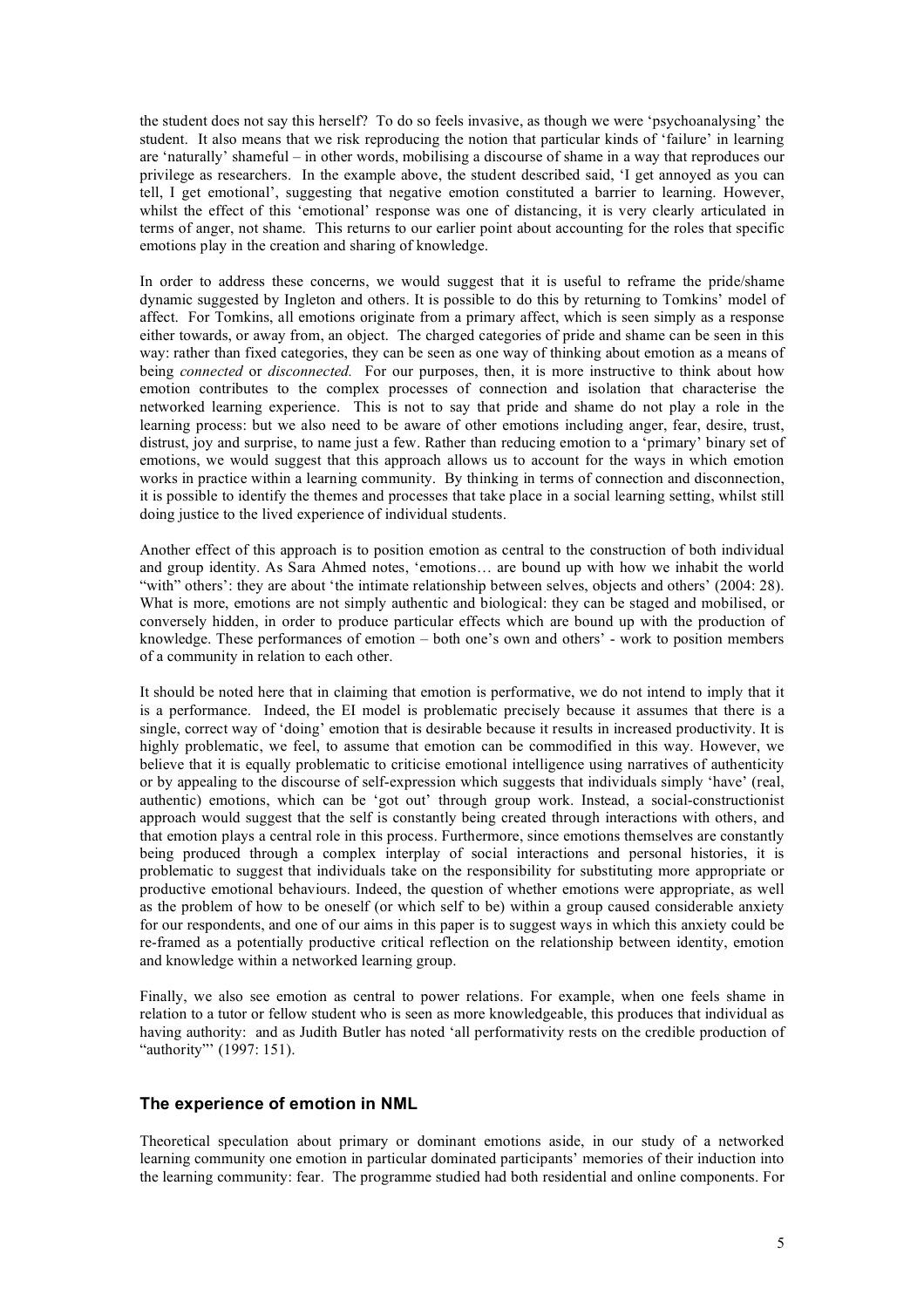most participants, their first engagement with others in the learning community occurred during the first week-long residential workshop at the beginning of the two year Masters programme, although they had access to the online discussion space beforehand. These two responses, recalled in semistructured interviews towards the end of the first year of study, are typical:

*I would say that many people we spoke to off* [sic] *the whole group, by the end of the first week, most of them would say scary, traumatic, stepping into the unknown where they really wasn't sure whether they wanted to go there*

*it was very scary stuff, very scary*

The participants were clear that they wanted to learn through dialogue and discussion; on the first day of the workshop, one student told us of his frustration with the organizational culture in his place of work, where senior staff avoided communicating using email. During this conversation, other students agreed that refusal to engage in dialogue could be, as one put it, 'a power thing' that worked to reinforce the status of those already in power, as well as limiting others' access to particular forms of privileged knowledge. However, this equation of disconnection/disengagement with 'power' also implies an awareness of the risk involved in choosing to engage with others, and the fearfulness and anxieties associated with that risk. It is particularly interesting that in the quotation above, the experience is described as 'traumatic'. As Leigh Gilmour has argued, trauma is intimately connected with questions of identity, memory and emotion. Gilmour points out that narratives of trauma have become pervasive in contemporary autobiography despite the fact that they are experienced as 'that which breaks the frame,' raising the question of whether the self can ever be written about in an 'authentic' way through writing (2001: 8). Whilst this comment was intended humorously (and does not refer to 'real' trauma), it can nonetheless be read as representative of the ways in which group learning poses a potential challenge to one's sense of individual identity by requiring that one be open to others.

This question of openness has been discussed by post-structural theorists of online learning. Sara Mann, for example, has reflected on her own experience of networked learning to suggest that practices of identity management are crucial in joining a learning community, and that the anxieties associated with issues of identity become exaggerated rather than mitigated in online space, since one is 'visibly inscribed in the text' (2003: 115). It should be noted that her case study involved a purely online learning community, in which learners did not meet each other face to face, and there was no designated social/general discussion space. Mann examines how the resulting sense of posting into 'a void' with unknown respondents encouraged learners to focus on their own identity and finding a voice within the group (2003: 116). For Mann, whilst this self-consciousness is an integral part of joining any learning community, it is also a potential barrier to community. She argues that in order to have an ethical learning community, it is necessary to be open to the Other in the shape of students, tutors and even the subject itself. This openness, she says, requires one 'to not reduce the difference of the Other to the known of oneself' and 'to give up one's need to establish one's autonomy' (Mann 2001, cited in Mann 2003: 122). This notion of being open to the other is suggestive: it implies that any attempt at learning that does not engage with issues of power is a wasted opportunity: new knowledge is produced *across* the boundaries of existing power structures, not within them. This recalls the work of the feminist writer Margrit Shildrick, who argues for the power of 'leaky' boundaries, or recognizing that 'the boundaries of exclusion are never wholly secure against the threat of the absent other' (1997: 10). By recognizing the potential to cross boundaries, Shildrick claims, it is possible to create new kinds of knowledge and dialogue from a stance that is 'committed to a moral sensitivity both to individuals and to community' (1997: 122). However, Mann's account of her experiences becomes a narrative of failure. Somewhat reminiscent of Brookfield's earlier comment, she explains that she did not achieve openness to the other. Instead, she says, she was more concerned with 'finding my place in an imagined community and finding a voice to express my thoughts on the subject of study' (2003: 122):

Mann's proposal is that whilst self-concern is 'the learner's privilege,' it must change in order for communities to work (2003: 122). This is supported by our findings, which demonstrate the importance of moving from a position of fear (which could be experienced as isolating), to one of trust (experienced in terms of connectivity). However, the suggestion that she failed in the work of 'being open,' a task which is ironically presented as the private concern of each individual within the community, is more problematic. This recalls Shildrick's critique of the liberal, individualistic model of community in which 'co-members of the moral community become "others" … unless firmly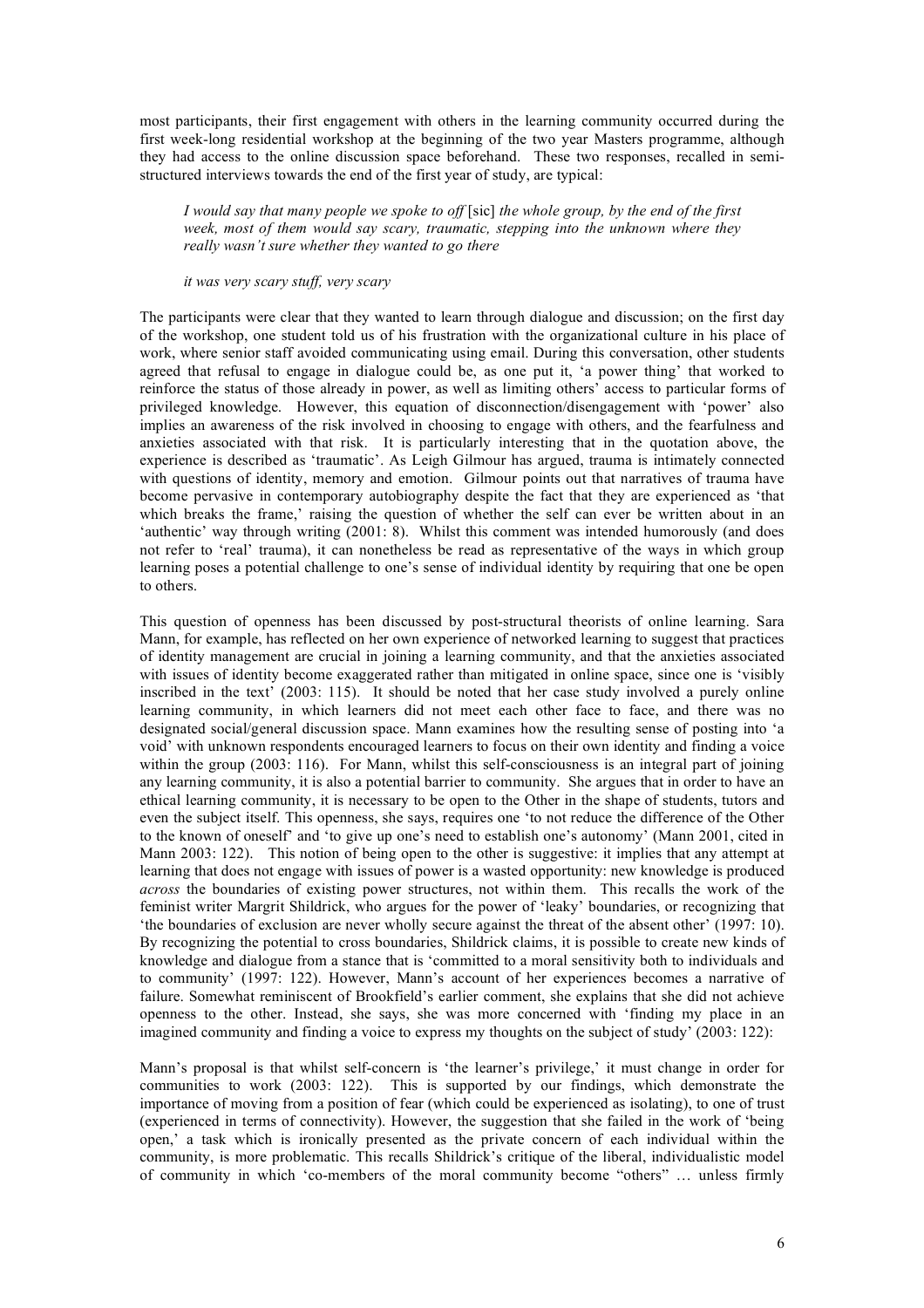assigned to object status' (1997: 199). There is a danger of seeing oneself as 'that which is not Other' in contrast to the exotic other who is 'out there,' 'in the void', unseen and unknowable, but to whom one courageously 'opens up'. Whilst it is undoubtedly essential to be aware of the tendency to 'reduce the Other to the known of oneself', it is also important to avoid either fetishising Otherness (by assuming that knowledge results simply from coming into contact with those one has designated as 'Other'), or reproducing a power dynamic in which the Other is implicitly positioned as inferior and in need of help ('taking responsibility for the Other').

One conclusion to be drawn from our own study is the importance of providing space to reflect on the learning process, and hence facilitate the forms of openness that were lacking in Mann's experience of online learning. However, it is also important to be aware that openness may not always be wholly desirable or positive. It is instructive here to return to the participant cited above, who described the learning experience as 'very scary stuff'. It is clear that the fear in this account results precisely from a sense of boundaries being threatened, whether these are the boundaries of conventional experiences of learning, or boundaries of self and identity. The notion of 'leaky boundaries' suggest that the fear arises when one fails to embrace and accept this perceived threat to one's boundaries, and by doing so to become more 'open' to others. This suggests that fear is wholly negative, and that it ultimately threatens the success of the learning community. However, it is also possible to read fear as a way of thinking through the actual processes involved in negotiating boundaries. After all, the participants who described feeling fearful also spoke of the need to 'deal with' their fear in some way through reflection. Despite the fact that fear is potentially a disconnecting affect, they did not simply walk away. Instead, the students attempted to address this potentially isolating affective response, not by breaking down boundaries, but by re-constructing them.

The earliest postings on the group discussion space illustrate one way in which members of the group attempted to work with and overcome their fear. After the first workshop, some students elected to post 'biopics', short biographies summing up the individual's career, interests, and expectations from the learning community process, in the group discussion space. These autobiographies were the first items to be posted to the discussion board. In all, eight of the fifteen students contributed. Of these, three already had considerable experience of online discussions, and these went on to be initially the most prolific users of the online space during the first year of the course.

What is interesting about these postings is that they did not take the form of a dialogue; students simply added their own biopic to the same discussion thread, but did not comment on each other's postings. One student posted his contribution in the form of an attached web document, the preferred form for posting written work and course assignments, further adding to the sense of distancing as well as of individual authorship. All of the biographies followed the same format: each gave professional details first, with personal information included at or near the end, and all but one made references to being too busy, or struggling to 'fit in' learning alongside the demands of career and family. Another characteristic is the repeated use of self-deprecating humour, as in the following examples:

*This is getting boring now so to quickly wrap it up...*

*As many of you will recall (possibly) from the residential I live in X*

*I spent a number of years working for a range of businesses whilst I qualified as a management accountant. However, I always took trouble-shooting jobs, for those who couldn't imagine me as an accountant - however, I promise to keep the kitty safe!*

The humour in these examples works by suggesting either that the subject him/herself is boring and/or forgettable, or by casting doubt on his or her professional competence. These implications are of course contradicted by the career histories given by the students, all of which show high levels of experience and competence.

The content of these biopics can be seen as representing an acting out of some of the anxieties described by participants. Indeed, the term 'biopic' itself is an interesting choice, since it is more commonly used for films about famous or notorious individuals and thus has connotations of both individualistic identity, and performance. In informal interviews, one prolific poster who contributed to this first discussion emphasized the need to get the discussion going by posting 'something – anything'. However, it is significant that these postings took this specific form of performing professional and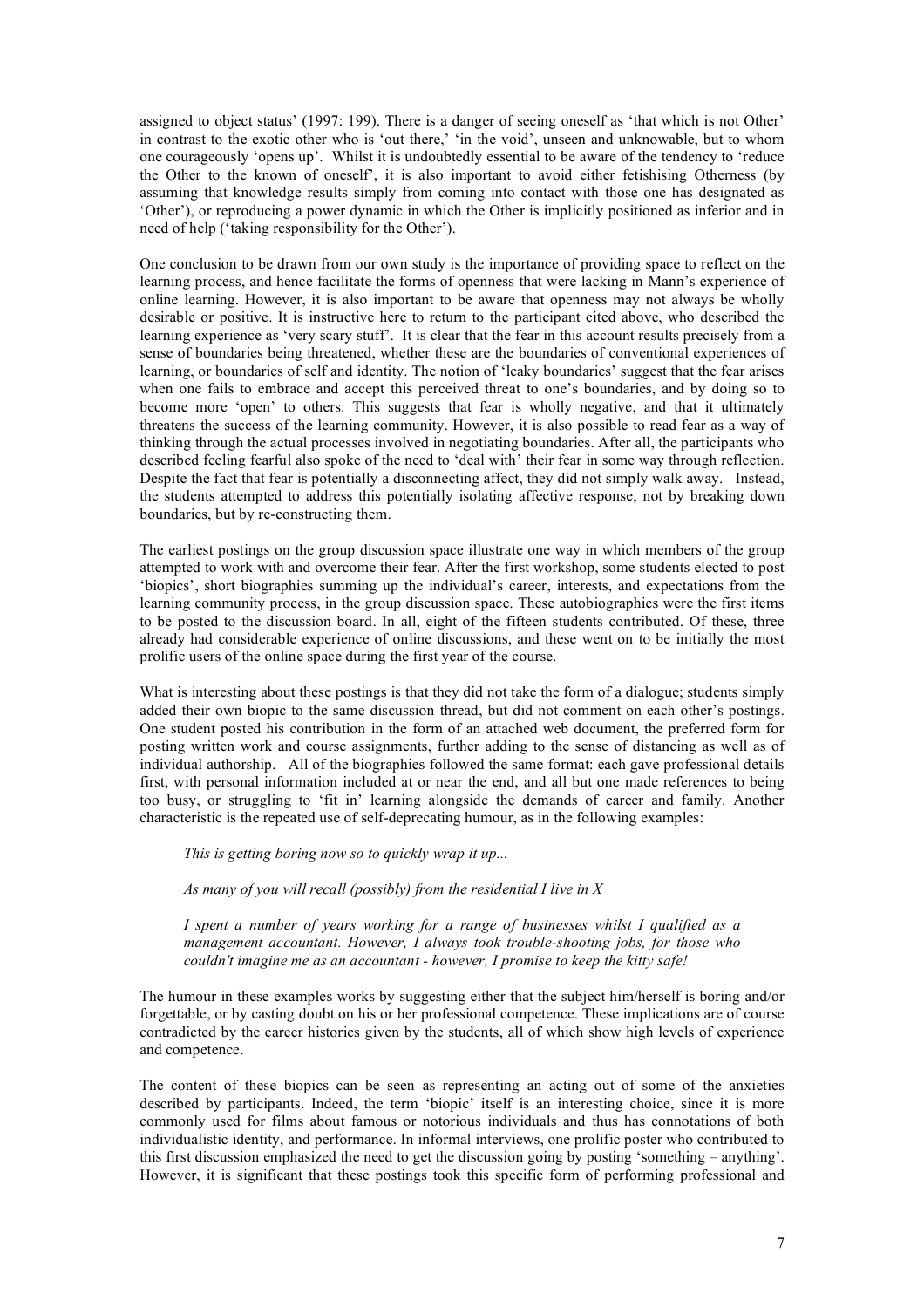private identity within a space designed for dialogue. As we have argued elsewhere (Ferreday et al 2006), it is possible to see all texts as dialogic, and these texts can certainly be read in this way since they were written with a specific audience in mind. However, the form taken by these particular texts is implicitly rather than explicitly dialogic. Information is given in a way that is open to comment/feedback, but does not specifically invite it, and in fact nobody chose to post comments or questions in response to the biopics. This form of writing thus suggests that the desire to 'use' the space exists in tension with the need to articulate an individualized self. On the one hand, the online discussion space represents the possibility of 'being open' by inscribing oneself in a text that will be seen by the group. However, the experience of posting in an almost empty space can be seen as mirroring that of walking into the residential workshop for the first time which, as we have seen, is likely to be experienced as 'very, very scary' as well as potentially exhilarating. The choice of the biographic form can thus be read as indicating a need to re-assert the authority of the individual self. Indeed, it can be seen as a desire to 're-cover' the painful emotions of fear and even trauma described above, by setting a routine and unemotional writing exercise. If the trauma of performing in public is experienced as a 'breaking of the frame', the conventional CV/autobiographical form is precisely a way of framing experience such that it becomes easily intelligible to others.

This is not to say that emotion is absent from the autobiographies, however: it is everywhere and nowhere. If the writing of a conventional autobiography can be read as a way of being more comfortable in the online space it is also potentially a source of anxiety, in that it involves displaying oneself to the group. In the above examples, the humour reveals traces of anxieties about appearing pompous or boring, almost as if writing is a form of speech in which the writer risks monopolizing the reader's attention for too long. Similarly, the frequent references to business suggest anxieties about one's ability to engage fully with the learning experience, as well as perhaps suggesting anxiety about which version of the self can be appropriately displayed in this particular forum. The references to family, travel and interests suggest that the subject has a hinterland and is not solely interested in work, but they also point to the possibility of multiple selves and identities, and to the insecurity involved in performing the 'personal' self before a group of acquaintances. This is not necessarily to say that the postings 'fail' to be open to others. Indeed, it could be argued that by revealing personal information, however structured, students are precisely 'opening up' their lives and identities to the group at large. Nor should we read these utterances as 'failing' to engage in dialogue; although there is no explicit exchange of dialogue within the postings, the task itself arose as a result of group discussion, and the postings themselves assume the existence of a community of readers. They can therefore be seen as implicitly (rather than explicitly) dialogic. Whilst autobiography can be seen as an individualistic form that echoes Mann's experience of 'finding my place in an imagined community and finding a voice to express my thoughts on the subject of study'. The value for the group of individuals 'finding a voice' should not be underestimated. For the MA participants, most of whom had not engaged in formal higher education for many years, the question of finding a voice (and especially a written voice) is a highly emotional one. The autobiographies can thus be seen as a way of writing oneself out of the fear described above, of establishing an identity *within the group*. By definition, online postings are intended to be read by others; this means that they are always implicitly dialogic. Instead of requiring a level of 'openness' that might only serve to increase fear, the biopic form allows learners to engage with the group without the feeling of 'unsafeness' that might result from overly 'leaky' boundaries. The subjects are engaging with others, but within the safe boundaries of the offline self that is grounded in the everyday responsibilities of career, relationships and families. Dialogue thus emerges from finding a voice whose boundaries are intact, not from indiscriminately attempting (or hurtling precipitously and mindlessly) to break down boundaries. This helps to create a social space in which boundaries might be later challenged.

If fear was the dominant emotion in the early stages of the process, another negative emotion that became important was frustration. Some students reported that decision-making took too long, particularly in sessions where the whole group gathered together. One student described the meeting room as a 'stage,' on which some members were keen to 'make a speech'; this led to meetings lasting too long, which meant that other students felt frustrated:

*I'm not one of these people who would sort of get frustrated and – well we've just been talking about half an hour about nothing at all!... There are some people who naturally would get frustrated with that and there are some people in our group who naturally get frustrated but I think they've learned to sort of bite their tongue a little bit and hold back.*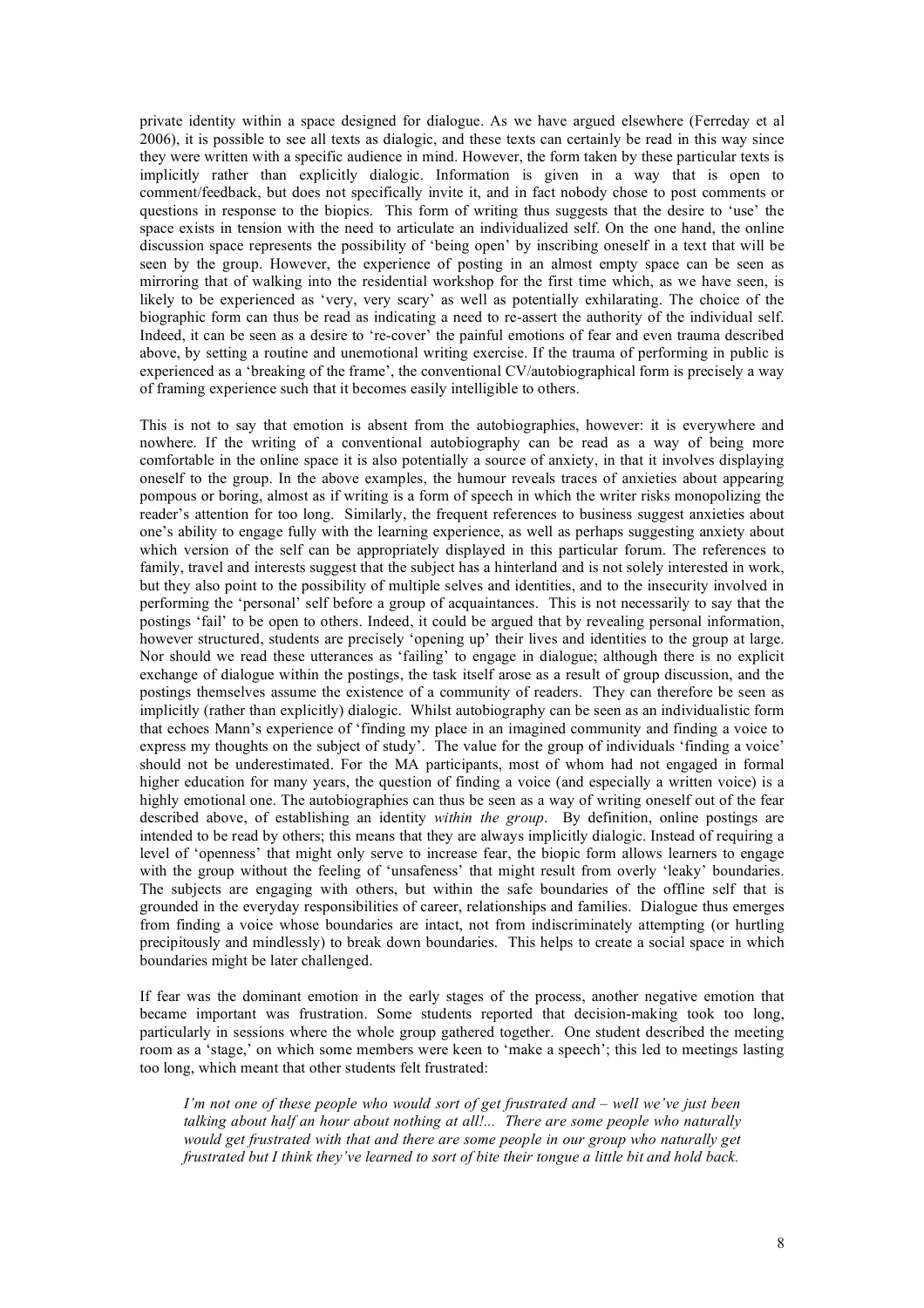In this account, frustration is clearly, though not explicitly, linked to one's social position within the group. A learning community approach is based on principals of dialogic learning, so it is to be expected that decisions are made through processes of (sometimes lengthy) group discussion. It seems reasonable to conclude, therefore, that frustration arose not only from the length of the discussion in itself, but from the fact that some students who felt more comfortable 'onstage' were perceived as dominating that discussion.

The respondent went on to suggest that the degree of frustration experienced by students was the result of different professional backgrounds, leading to different expectations. This together with the repetition of the word 'naturally' suggests that a difference in communication styles has become naturalized within the group, such that certain students will *always* have to 'bite their tongues'. However, the interviews revealed that a sense of frustration was virtually universal, even in those students who were perceived by others to be more fluent and more vocal in group discussions. This suggests a less polarized view in which, rather than representing a normative system in which some students are always more dominant (and the others are always frustrated), frustration is *the result of* emergent tensions within the group, arising from perceived differences in social capital.

It is interesting to note that, whilst the respondent quoted above clearly identifies to some extent with feelings of frustration, he is keen to distance himself from that emotion. Although he described himself as one of the less vocal students in group discussions, he distances himself from the negative emotion that requires others to bite their tongues. He does this through an appeal to the notion of natural professional differences, implying that he is able to overcome the distancing or divisive effects of negative emotion by accepting that such differences are bound to occur: in other words, by privileging reason over emotion in the manner described by Christine Ingleton. This response to the frustration of group discussions is by no means unique to this student; the question of how to deal with this problem preoccupied many of the students, and it was often addressed in a way that focused on rationalizing or on practical issues rather than on emotion. For example, a common suggestion was simply to impose time limits on all group discussions; the meetings in which members formed new learning sets was particularly singled out for this, indeed it was renamed '*speedy* set formation'. However, this rationalizing approach perfectly illustrates the limitations of such an approach, which ultimately works to normalize the very differences and breakdowns in communication that generated the frustration in the first place. Whilst such initiatives may reduce the amount of 'bad feeling' resulting from over-long meetings, they do not address the underlying differences and assumptions, or the emotions associated with them. By reinforcing differences in social capital, this potentially limits the kinds of knowledge that can be produced within the group, and the ways in which it can be exchanged. The importance of emotion, of the personal, in knowledge production is demonstrated by the fact that it was a social exercise that finally allowed the group to address this problem.

Towards the end of the first year, three students decided that there was a need for a further autobiographical exercise: one student described the purpose of this as 'general update to each other of what we were up to, what we were into' in order to 'enable us to make linkages' in order to develop potential dissertation ideas. This then developed into an exercise in finding out more about other students, which took a very different form from the biopic exercise above. Students organised an informal evening 'speed dating' session at a residential workshop towards the end of the first year, during which members of the group spent a limited amount of time together and asked each other three 'serious' work-related questions, and one 'personal' question of their choice (the question originally suggested was 'what attracts you to someone'). The answers were then added to a poster with information about each member. One of the three students who originally suggested the speed dating session described his answer to a question about what he would do at the end of the course:

*So everybody in the group had an opportunity to ask me questions because I was speed dating. And one of the things that came out was, how would you feel when this is all over and I actually said, I'm thinking pretty sad, I'm hoping I'll be happy and joyful that I have achieved what I wanted to achieve but I know I'm going to be sad about losing some of the people and not having this constant network, if we don't allow it to carry on.*

The move from biopic to speed dating is interesting for thinking through issues of connectivity, identity and trust within the group. Rather than following a rigid format, the informal structure meant that questions could be more original and could throw up surprising information. This arguably allowed for the production of a more diverse and open model of identity which was less bounded by the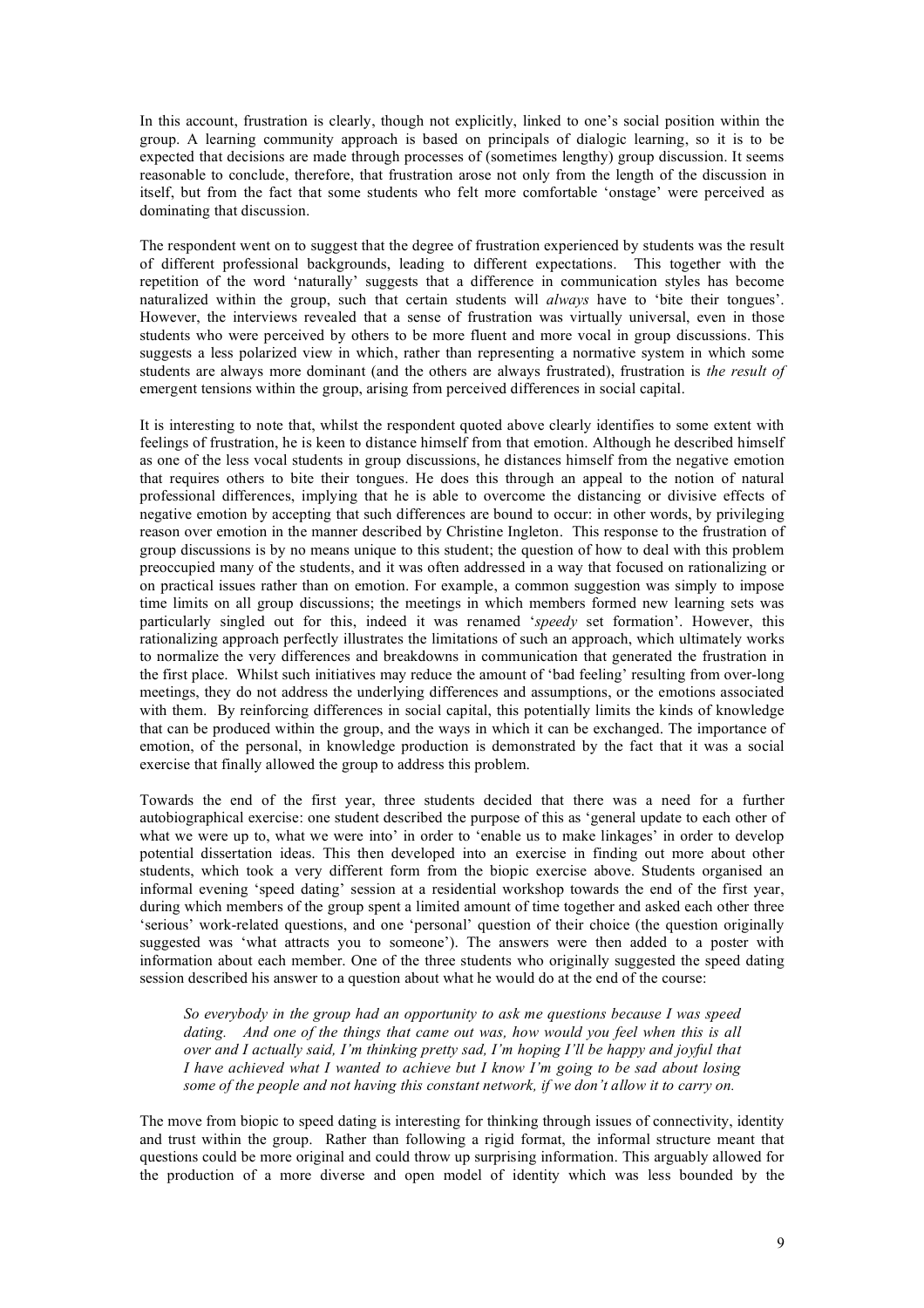conventions of CV-style narratives of professional identity. Furthermore, the speech genre involved was more explicitly dialogic: the connotations of the term 'dating' suggest an exchange or conversation between two individuals that is intended to bring about greater connectivity, in contrast to the staging of identity suggested by the biopic model. The juxtaposition of questions about the course with more personal questions further points to an implicit understanding of the ways in which personal experience is not simply 'baggage' that has no place in the learning process: instead, it suggests that the group sees personal and academic knowledge as interconnected, and that it is necessary to share both in order for the groups to function as a 'learning community'. What is most interesting about the quotation above, though, is its emotional content. The respondent lists three explicit emotions (sadness, happiness and joy) as well as implicitly referring to a number of others including anxiety (about the programme ending), pride (in achievement) and the potential nostalgia and regret that may result from losing touch (although he also went on to express determination that this should not be allowed to happen). In informal interviews, this session was generally agreed to be a success, with one participant describing it as a 'turning point' in the group bonding process. Another participant's view is typical of the responses:

*[t]he last residential was really great fun and the speed dating and everything was just such a* laugh. We really got, we really threw ourselves into it and we do seem now to have got to grips *with this idea of making decisions about what we want to do next and managing our time*

By requiring students to discuss both work and personal lives, in a setting both formal (within the classroom) and informal (after hours and over a drink), this exercise seems to have opened up a space in which they could move beyond the negative emotions of fear and/or frustration, and this seems to have led to students both experiencing, and discussing a wider range of more positive emotions. However, perhaps the most interesting outcome is that this process is credited with improving the group's ability to hold constructive discussions and to make decisions. This suggests that making space for engagement with others in the group plays a crucial role in promoting connections within the groups, which in turn impacts on learning and knowledge production. It should be noted however that this is an ongoing process of interaction and negotiation with others and the connections made can just as easily be lost as personal and collective agendas come into conflict. Attention and time given to dealing with the ensuing emotions generated is necessary and continuous. But as the final comment from one student made online at the end of the course illustrates it does/can make a difference to the experience of online learning;

*I have gradually become more used to discussing things over the site. Not something that I was* particularly comfortable with in the beginning. Not sure of all the reasons why, but at the start I *am sure one or two reasons were around a lack of confidence in my own ability in academic circles and able to receive feedback in open space like this. This got easier and quite comforting at times as months passed*

### **Conclusions**

In the above examples, the specific emotions we discuss – fear and frustration – are experienced by students as both an effect and a cause of disconnection. Both these emotions are naturalized to some extent, but whilst fear is seen as a natural effect of joining a new group (and thus one that changes over time), frustration can be much more disabling. The image of quieter group members biting their tongues in long discussions suggests a situation in which those members are not able to share their knowledge with the group; moreover, it also suggests that certain forms of inequality, and the emotions that go with them, can themselves become part of 'what the group knows': it becomes common knowledge that certain students dominate discussions, for example. However, the relationship between emotion and knowledge is not simply confined to individual experience: it is central to the relational dialogue through which knowledge is constructed.

The above example of the speed dating, and the highly emotional responses to it, would seem to support Sarah Mann's argument that it is desirable to open up to others in the group, but it also suggests that this is only possible once a space is created in which members of the group, not only those who are seen as having particular emotional skills and competencies, are able to participate. This suggests that collective, as well as individual emotions are important in understanding how knowledge is created through dialogue. To return to Ingleton's model of pride and shame, both these emotions were highly relevant to the development of the group we studied. However, they are not individualized: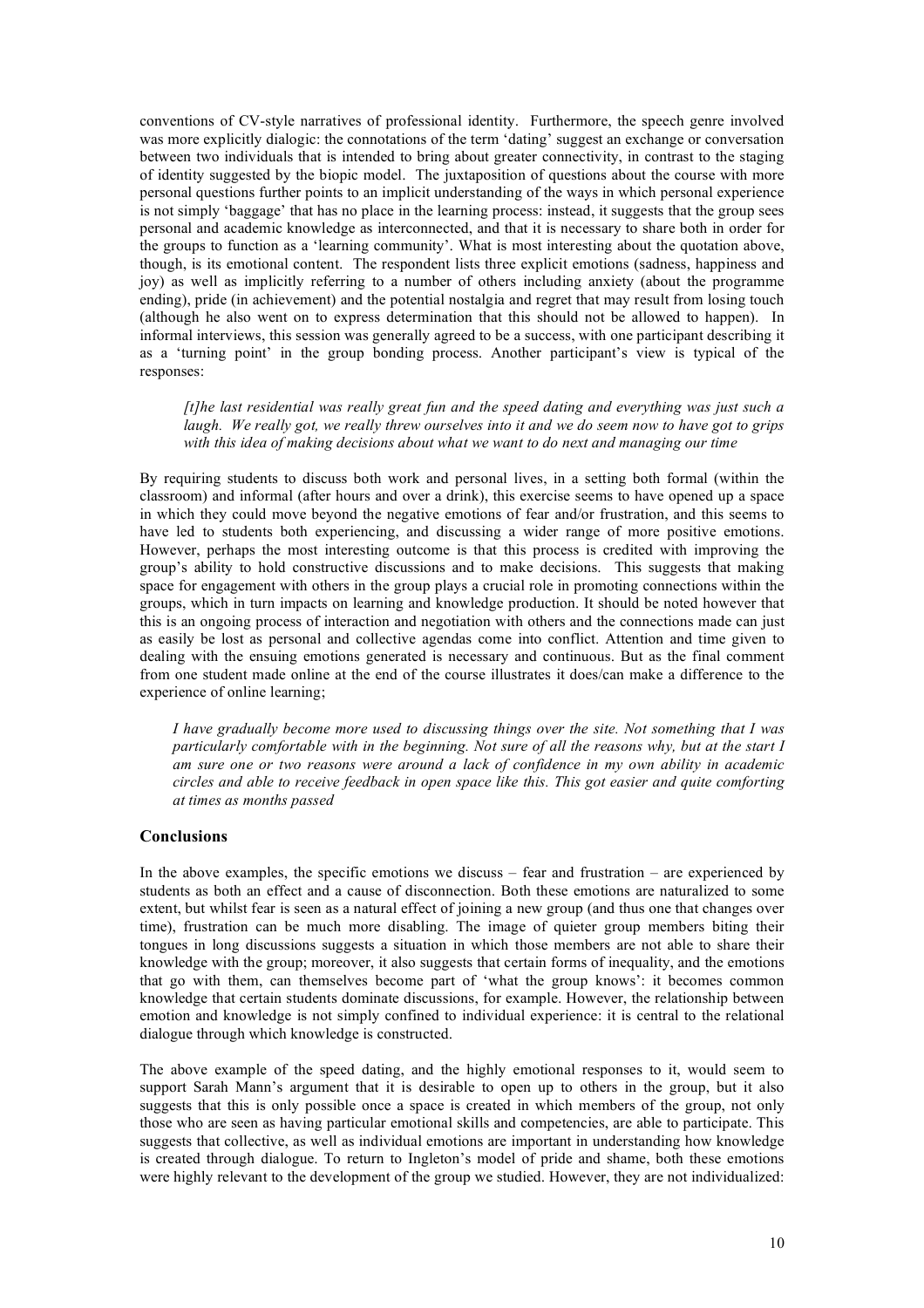when the respondents describe their frustration at the slowness of the decision-making process, there is a palpable sense of shame in what is perceived as a failure on the part of the group to function in a more effective manner, and to overcome or work with individual differences in communication style. Similarly, the respondents who speak of the success of the speed dating exercise refer constantly to a sense of collective success as well as personal pride. This, it seems, was only possible as the result of a process which enabled learners to experiment with different ways of constructing and performing identity which slowly shifted from an individualized identity, to one which was more identified with the group: in other words, that gave them the social space within which to construct a leaner identity. Ultimately, the success of this process depended on creating a space which allowed individual emotions to surface, as well as creating a sense of belonging and pride within the group. By encouraging the circulation of both academic and personal knowledge in this way, this exercise enabled students to connect with one another, creating the potential for new knowledge to be constructed.

On the basis of our study, it appears to be possible, as the result of processes that enabled learners to experiment with different ways of constructing and performing identity, for a learning community/group slowly to shift from an individualized identity, to one which was more identified with the group: in other words, gave them the space to construct a 'leaner' identity. Ultimately, the success of these processes depended on creating a space which allowed individual emotions to surface, as well as creating a sense of belonging and pride within the group or sub-groups. By encouraging the circulation of both academic and personal knowledge in this way, we identified activities and processes that enabled students to connect in a different way with one another, thus creating the potential for new knowledge to be constructed.

In summary we believe that, drawing on more sociological views and theories of emotion, it is ultimately impossible to separate learning and emotion; they are intertwined. What is more we would suggest that without examination of individual and collective emotions it is not possible to understand how a networked learning community functions or operates but neither is it possible to control or predict how people within it will respond to each other. Contrary to what is suggested by proponent of EI we can not harness and control emotions to produce more 'effective' learning, we can only be aware that emotion does have a material effect on learners and on their experience of themselves and of the learning community.

### **References**

Ahmed, S. (2004) *The Cultural Politics of Emotion,* Edinburgh University Press.

Berlant, L. (1997) *The Queen of America Goes to Washington City,* Durham, Duke University Press.

- Brookfield, S. (2001) Through the lens of learning: how the visceral experience of learning reframes teaching In C. Paechter, R. Edwards, R. Harrison & P. Twining (Eds.), *Learning, Space and Identity*. London: Paul Chapman Publishing Ltd.
- Butler, J. (1997) *Excitable Speech: A Politics of the Performative* (Routledge, New York)
- Ferreday, D., Hodgson, V. and Jones, C. (2006) 'Dialogue, language and identity: critical issues for Networked Management Learning' *Studies in Continuing Education*, Vol 28 (3) *223 – 239*
- Fineman, S. (2004) 'Getting the Measure of Emotion and the cautionary tale of emotional intelligence', *Human Relations,* 57(6), 719-740.
- Gilmour, L. (2001) *The Limits of Autobiography: Trauma, Testimony, Theory,* Ithaca: Cornell University Press.
- Goleman, D. (1995) *Emotional Intelligence,* New York Bantam Books
- Ingleton, C. (1999) *'Emotion in Learning: A Neglected Dynamic',* HERDSA Annual International Conference, Melbourne.
- Mann, SJ (2003) 'A Personal Inquiry into an Experience of Learning Online' *Instructional Science Vol. 31 (1-2) 111-125*
- Salovey, P and Mayer, J.D. (1990) 'Emotional Intelligence' *Imagination, Cognition and Personality* 9, 165-211
- Tomkins, S.S. (1995) *Exploring Affect: the Collected Writings of Silvan S. Tomkins,* Cambridge University Press.
- O'Regan, K. (2003) 'Emotion and E-Learning' *Journal of Asynchronous Learning Networks* 7(3), 78- 92.
- Kosofsky Sedgwick, E. (2003) *Touching Feeling: Affect, Pedagogy, Performativity,* Durham: Duke University Press.